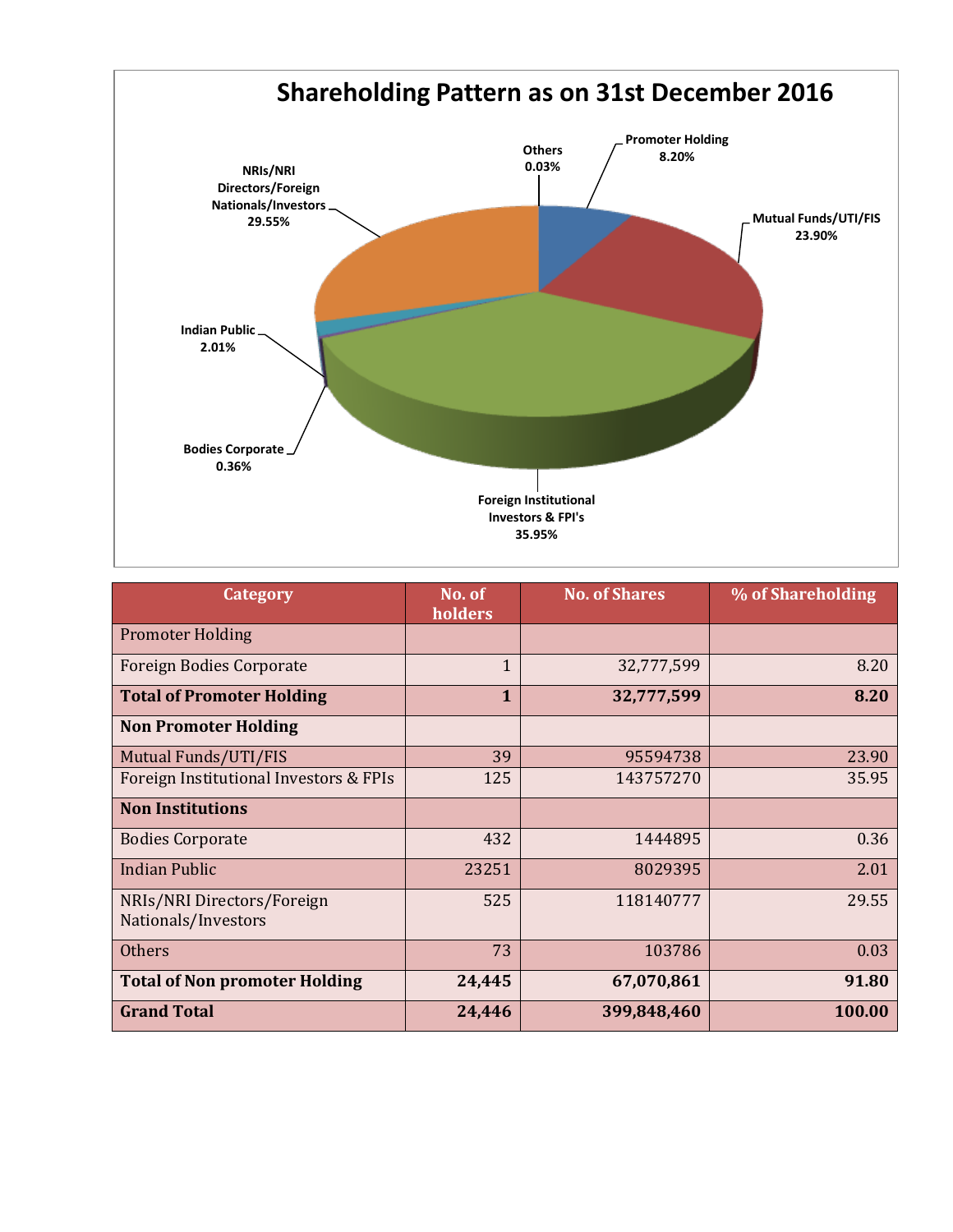- 1. Name of Listed Entity:Redington (India) Limited
- 2. Scrip Code/Name of Scrip/Class of Security: REDINGTON
- 3. Share Holding Pattern Filed under: 31b
- 4. Share Holding Pattern as on : 31-Dec-2016
- 5. **Declaration**: The Listed entity is required to submit the following declaration to the extent of submission of information:-

| <b>S. No.</b> | <b>Particulars</b>                                       | Yes/No |              |
|---------------|----------------------------------------------------------|--------|--------------|
|               | Whether the Listed Entity has issued any partly paid No  |        |              |
|               | up shares?                                               |        |              |
| 2             | Whether the Listed Entity has issued any                 | No     |              |
|               | Convertible Securities or Warrants?                      |        |              |
| 3             | Whether the Listed Entity has any shares against         | No     |              |
|               | which depository receipts are issued?                    |        |              |
| 4             | Whether the Listed Entity has any shares in locked-      | Yes    | Public Group |
|               | in?                                                      |        |              |
| 5             | Whether any shares held by promoters are pledge          | No.    |              |
|               | or otherwise encumbered?                                 |        |              |
| 6             | Whether the Listed Entity has issued any differential No |        |              |
|               | Voting Rights?                                           |        |              |

#### Table I - Summary Statement holding of specified securities

| Cat              | Cate  | Nos. of shareh | No. of fully paid up | No     | $\boldsymbol{N}$ | Total nos. shares | Shareh            |                            |      | Number of Voting Rights held in each class of securities |              | No.     | Shareholding, as a | Number of |           |       | Numb       | Number of     |
|------------------|-------|----------------|----------------------|--------|------------------|-------------------|-------------------|----------------------------|------|----------------------------------------------------------|--------------|---------|--------------------|-----------|-----------|-------|------------|---------------|
|                  | gory  | olders         | equity               | οf     | ο.               |                   | olding            |                            |      |                                                          |              | оf      | % assuming full    | Locked in |           | er of |            | equity shares |
|                  | 0j    |                |                      | Part   | of               |                   | as a %            |                            |      |                                                          |              | Sha     | conversion         | shares    |           |       | Shares     | held          |
| $\boldsymbol{0}$ | share | (III)          | shares               | equity | Dep              | held              | <i>(calculate</i> |                            |      | (IX)                                                     |              | Outstan | of convertible     |           |           |       | otherwise  | in            |
|                  | holde |                | held                 | shares | Re               | (VII) =<br>$\sim$ | per               |                            |      |                                                          |              | conver  | securities ( as a  | (XII)     |           |       | encumbere  | dematerializ  |
|                  |       |                | (IV)                 | held   | (VI)             | (IV)+(V)+         | 1957)             |                            |      |                                                          |              | securi  | percentage of      |           |           |       | (XIII)     | ed form       |
|                  | (II)  |                |                      | (V)    |                  | (VI)              | (VIII)            |                            |      |                                                          |              | (inclu  | diluted share      |           |           |       |            |               |
|                  |       |                |                      |        |                  |                   | As a %            | <b>No of Voting Rights</b> |      |                                                          | <b>Total</b> | Warra   | capital)           | No.       | As a      | N     | $-$ As $a$ | (XIV)         |
|                  |       |                |                      |        |                  |                   | $(A+B+C$          |                            |      |                                                          | as a         | (X)     |                    | (a)       | %         | ο.    | %          |               |
|                  |       |                |                      |        |                  |                   | 2)                | Clas $s$ eg: $X$           | Clas | Tot al                                                   | % of         |         | (XI)= (VII)+(X)    |           | Oj        | (a    | of         |               |
|                  |       |                |                      |        |                  |                   |                   |                            |      |                                                          | $(A+B+$      |         | As a % of          |           | tot       |       | to         |               |
|                  |       |                |                      |        |                  |                   |                   |                            | eg:y |                                                          | C)           |         | $(A+B+C2)$         |           | σl        |       | tal        |               |
|                  |       |                |                      |        |                  |                   |                   |                            |      |                                                          |              |         |                    |           | Sh        |       | Sh         |               |
|                  |       |                |                      |        |                  |                   |                   |                            |      |                                                          |              |         |                    |           | ar        |       | ar         |               |
|                  |       |                |                      |        |                  |                   |                   |                            |      |                                                          |              |         |                    |           | es<br>hel |       |            |               |
|                  |       |                |                      |        |                  |                   |                   |                            |      |                                                          |              |         |                    |           |           |       | he         |               |
|                  |       |                |                      |        |                  |                   |                   |                            |      |                                                          |              |         |                    |           | (b)       |       | ld         |               |
|                  |       |                |                      |        |                  |                   |                   |                            |      |                                                          |              |         |                    |           |           |       | (b)        |               |
|                  |       |                |                      |        |                  |                   |                   |                            |      |                                                          |              |         |                    |           |           |       |            |               |
|                  |       |                |                      |        |                  |                   |                   |                            |      |                                                          |              |         |                    |           |           |       |            |               |
|                  |       |                |                      |        |                  |                   |                   |                            |      |                                                          |              |         |                    |           |           |       |            |               |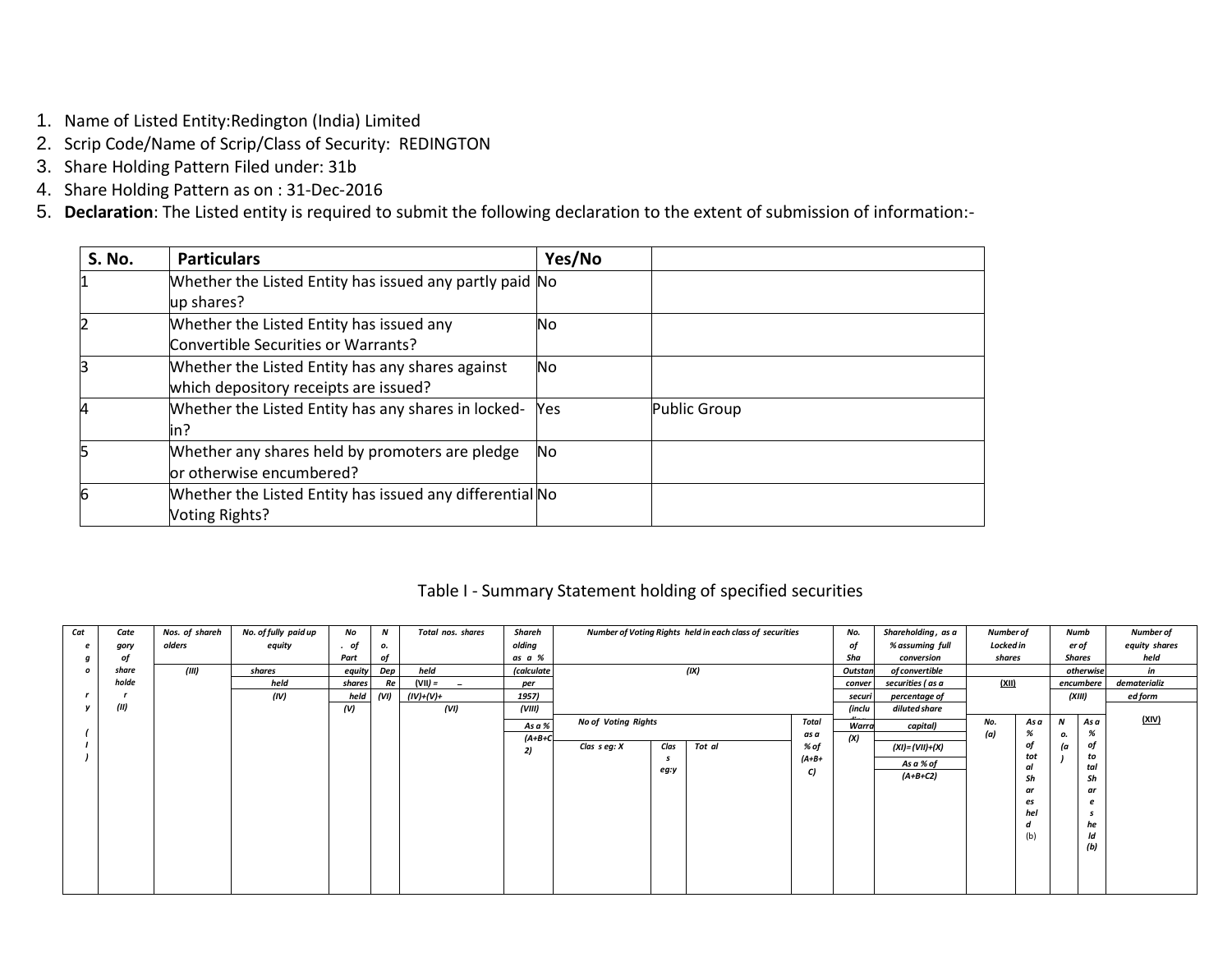| Α              | Promot <sup>1</sup> |       | 32777599    | $\mathbf{0}$ | Ю              | 32777599       | 8.2  | 32777599  | 0 | 32777599       | 8.2      | In.            | 8.2  |        |   |     |   | 32777599  |
|----------------|---------------------|-------|-------------|--------------|----------------|----------------|------|-----------|---|----------------|----------|----------------|------|--------|---|-----|---|-----------|
|                | er &                |       |             |              |                |                |      |           |   |                |          |                |      |        |   |     |   |           |
|                | Promot              |       |             |              |                |                |      |           |   |                |          |                |      |        |   |     |   |           |
|                | ler                 |       |             |              |                |                |      |           |   |                |          |                |      |        |   |     |   |           |
|                | Group               |       |             |              |                |                |      |           |   |                |          |                |      |        |   |     |   |           |
|                | Public 24445        |       | 367070861   | 0            | $\mathbf{0}$   | 367070861      | 91.8 | 367070861 | 0 | 367070861      | $91.8$ 0 |                | 91.8 | 3924   | O |     |   | 272717020 |
| $rac{B}{C}$    | Non                 |       |             |              | 0              | Ю              | 0    |           |   |                |          |                |      |        | 0 | lo. | 0 | Ю         |
|                | Promo               |       |             |              |                |                |      |           |   |                |          |                |      |        |   |     |   |           |
|                | ter-                |       |             |              |                |                |      |           |   |                |          |                |      |        |   |     |   |           |
|                | Non                 |       |             |              |                |                |      |           |   |                |          |                |      |        |   |     |   |           |
|                | Public              |       |             |              |                |                |      |           |   |                |          |                |      |        |   |     |   |           |
| C1             | Shares 0            |       |             |              | n              | $\overline{0}$ | n    | Ŋ         | U | n              |          | n              |      |        |   |     |   |           |
|                | underl              |       |             |              |                |                |      |           |   |                |          |                |      |        |   |     |   |           |
|                | ying                |       |             |              |                |                |      |           |   |                |          |                |      |        |   |     |   |           |
|                | <b>DRs</b>          |       |             |              |                |                |      |           |   |                |          |                |      |        |   |     |   |           |
| C <sub>2</sub> | Shares 0            |       |             |              | n              | 0              | n    | Ŋ         | U | $\overline{0}$ |          | ሰ              |      |        |   |     |   | n         |
|                | held                |       |             |              |                |                |      |           |   |                |          |                |      |        |   |     |   |           |
|                |                     |       |             |              |                |                |      |           |   |                |          |                |      |        |   |     |   |           |
|                | <b>by</b>           |       |             |              |                |                |      |           |   |                |          |                |      |        |   |     |   |           |
|                | Emplo               |       |             |              |                |                |      |           |   |                |          |                |      |        |   |     |   |           |
|                | yee                 |       |             |              |                |                |      |           |   |                |          |                |      |        |   |     |   |           |
|                | Trusts              |       |             |              |                |                |      |           |   |                |          |                |      |        |   |     |   |           |
|                | Total               | 24446 | 399848460 0 |              | $\overline{0}$ | 399848460      | 100  | 399848460 | 0 | 399848460      | 100      | $\overline{0}$ | 100  | 3924 0 |   |     |   | 305494619 |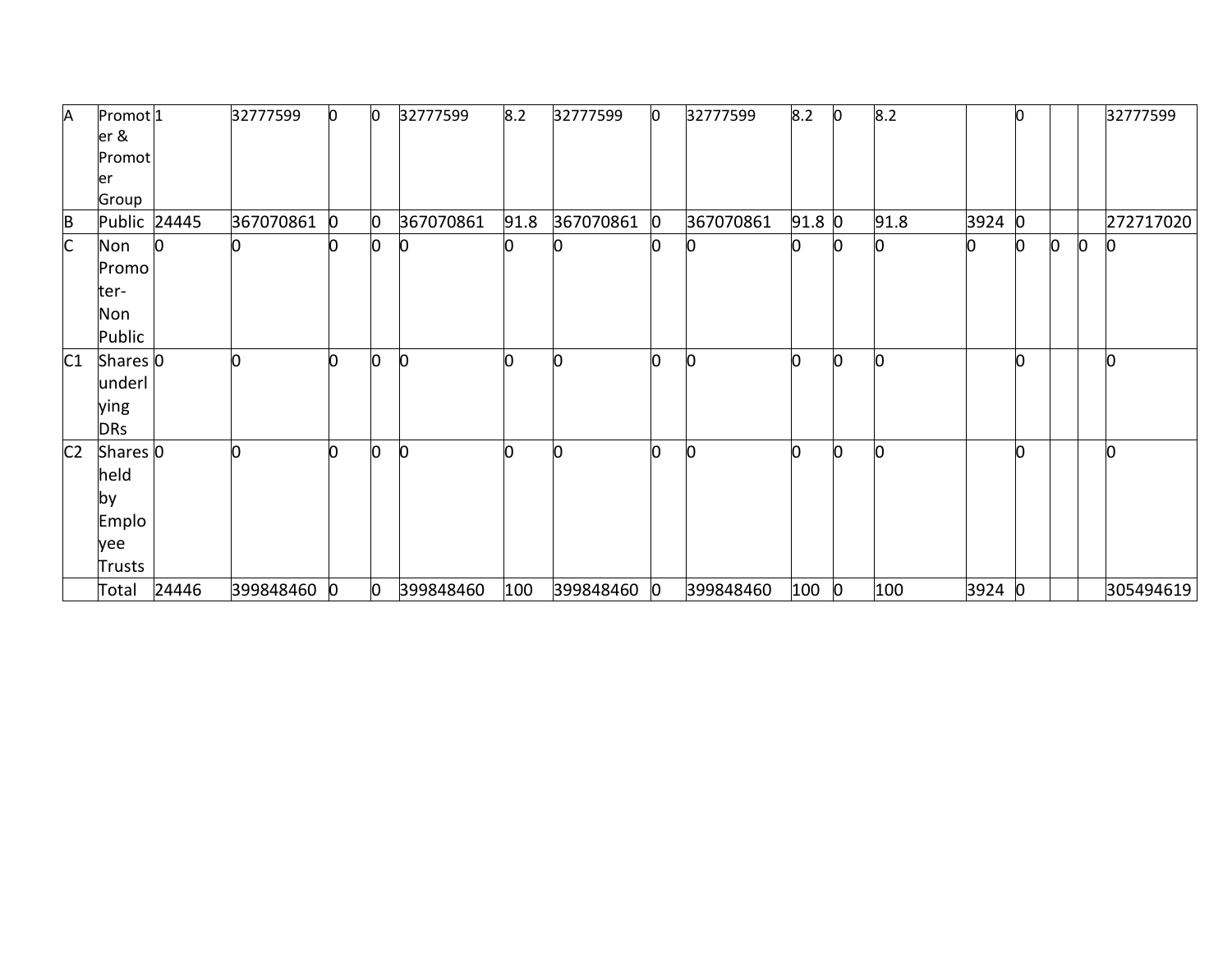|                | <b>Category &amp; Name</b> | PAN   | No.   | No. of          | Partly       | Nos. of                       | <b>Total</b>           | <b>Share</b>       | Number of Voting Rights held in |    |              |            | No. of                 | Shareholdin       | <b>Number of</b> |         |                     | <b>Number of</b>      | <b>Number of</b>        |
|----------------|----------------------------|-------|-------|-----------------|--------------|-------------------------------|------------------------|--------------------|---------------------------------|----|--------------|------------|------------------------|-------------------|------------------|---------|---------------------|-----------------------|-------------------------|
|                | of the                     | (III) | share | fully           | paid-        | shares                        | nos.                   | ding               | each class of securities        |    |              |            | <b>Shares</b>          | $g$ , as a $%$    | Locked in        |         |                     | <b>Shares</b>         | equity                  |
|                | <b>Shareholders</b>        |       | olde  | paid            | equity       | underlyin                     | shares                 | calcul             |                                 |    | (IX)         |            | <b>Underlyi</b>        | assuming          | shares           |         |                     | pledged or            | shares held             |
|                | (1)                        |       | (III) | $\mu$           | shares       | <b>Depositor</b>              | held                   | d as               |                                 |    |              |            | <b>Outstandi</b>       | full              | (XII)            |         |                     | otherwise             | in                      |
|                |                            |       |       | equity<br>share | held<br>(v)  | Receipts<br>$\overline{(VI)}$ | $(VII =$<br>$IV+V+VI)$ | <b>SCRR</b><br>195 |                                 |    |              |            | convertib<br>securitie | conversion<br>of  |                  |         | encumbere<br>(XIII) |                       | dematerializ<br>ed form |
|                |                            |       |       | s held          |              |                               |                        |                    | No of Voting Rights             |    |              | Tot        | (includin              | convertible       | No.              | As a    | No.                 | Asa                   | (XIV)                   |
|                |                            |       |       | (IV)            |              |                               |                        | As a %             |                                 |    |              | al         | <b>Warrant</b>         | securities (      | (a)              | %       | (a)                 | $\%$                  |                         |
|                |                            |       |       |                 |              |                               |                        | $(A+B+$            |                                 |    |              | as a       | (X)                    | as a              |                  | of      |                     | of                    |                         |
|                |                            |       |       |                 |              |                               |                        | (VII)              | Class X                         | CI | Tot al       | % of       |                        | percentage        |                  | to      |                     | to                    |                         |
|                |                            |       |       |                 |              |                               |                        |                    |                                 | a  |              | Tot        |                        | of diluted        |                  | ta      |                     | ta                    |                         |
|                |                            |       |       |                 |              |                               |                        |                    |                                 |    |              | al<br>Voti |                        | share<br>capital) |                  |         |                     | $\prime$              |                         |
|                |                            |       |       |                 |              |                               |                        |                    |                                 |    |              | ng         |                        | $(XI) =$          |                  | Sh      |                     | sh                    |                         |
|                |                            |       |       |                 |              |                               |                        |                    |                                 |    |              | righ       |                        | $(VII)+(X)$ as a  |                  | ar      |                     | ar                    |                         |
|                |                            |       |       |                 |              |                               |                        |                    |                                 |    |              | ts         |                        | % of              |                  | es<br>h |                     | e<br>$\boldsymbol{s}$ |                         |
|                |                            |       |       |                 |              |                               |                        |                    |                                 |    |              |            |                        | $A+B+C2$          |                  | el      |                     | $\mathbf h$           |                         |
|                |                            |       |       |                 |              |                               |                        |                    |                                 |    |              |            |                        |                   |                  |         |                     |                       |                         |
| $\mathbf{1}$   | Indian                     |       | 0     | 0               | Ю            | 0                             | 0                      | 0                  | n                               | 0  | 0            | 0          | Ŋ                      |                   | 0                | 0       |                     |                       | 0                       |
| a              | Individuals/Hi             |       | 0     | 0               |              | l0                            | n                      | n                  | n                               | 0  | 0            | O          | O                      | h                 |                  | n       |                     |                       | b                       |
|                | ndu                        |       |       |                 |              |                               |                        |                    |                                 |    |              |            |                        |                   |                  |         |                     |                       |                         |
|                | undivided                  |       |       |                 |              |                               |                        |                    |                                 |    |              |            |                        |                   |                  |         |                     |                       |                         |
|                | Family                     |       |       |                 |              |                               |                        |                    |                                 |    |              |            |                        |                   |                  |         |                     |                       |                         |
| $\mathsf b$    | Central                    |       | n     | Ŋ               | <sup>0</sup> | n                             | U                      | n                  | n                               | O. | O            | Ŋ          | O                      | n                 |                  | Ŋ       |                     |                       | 0                       |
|                | Government/                |       |       |                 |              |                               |                        |                    |                                 |    |              |            |                        |                   |                  |         |                     |                       |                         |
|                | State                      |       |       |                 |              |                               |                        |                    |                                 |    |              |            |                        |                   |                  |         |                     |                       |                         |
|                | Government(                |       |       |                 |              |                               |                        |                    |                                 |    |              |            |                        |                   |                  |         |                     |                       |                         |
|                |                            |       |       |                 |              |                               |                        |                    |                                 |    |              |            |                        |                   |                  |         |                     |                       |                         |
|                | S)                         |       |       |                 |              |                               |                        |                    |                                 |    |              |            |                        |                   |                  |         |                     |                       |                         |
| C.             | Financial                  |       | O     | ი               | <sup>0</sup> | n                             | n                      | n                  | n                               | n  | 0            | l0         | Ŋ                      | n                 |                  | n       |                     |                       | b                       |
|                | Institutions/              |       |       |                 |              |                               |                        |                    |                                 |    |              |            |                        |                   |                  |         |                     |                       |                         |
|                | <b>Banks</b>               |       |       |                 |              |                               |                        |                    |                                 |    |              |            |                        |                   |                  |         |                     |                       |                         |
| $\mathsf d$    | Any Other                  |       | O     | Ŋ               | n            | <sup>0</sup>                  | n                      | n                  |                                 | 0  | <sup>0</sup> | O          | 0                      | n                 |                  | n       |                     |                       | 0                       |
|                | (specify)                  |       |       |                 |              |                               |                        |                    |                                 |    |              |            |                        |                   |                  |         |                     |                       |                         |
|                | Sub-Total                  |       | 0     | Ŋ               | <sup>0</sup> | <sup>0</sup>                  | n                      | n                  | n                               | 0  | $\bf{0}$     | O          | b                      | n                 | b                | IO.     |                     |                       | O                       |
|                | (A)(1)                     |       |       |                 |              |                               |                        |                    |                                 |    |              |            |                        |                   |                  |         |                     |                       |                         |
| $\overline{2}$ | Foreign                    |       | O     | 0               | 0            | n.                            | 0                      | 0                  | n.                              | 0  | 0            | O          | O                      | n                 | O                | IO.     |                     |                       | 0                       |
| a              | Individuals                |       | 0     | 0               |              | n                             | n                      | n                  |                                 | n  | n            |            | Ŋ                      |                   |                  | Ю       |                     |                       | 0                       |
|                | (Non-                      |       |       |                 |              |                               |                        |                    |                                 |    |              |            |                        |                   |                  |         |                     |                       |                         |

# Table II - Statement showing shareholding pattern of the Promoter and Promoter Group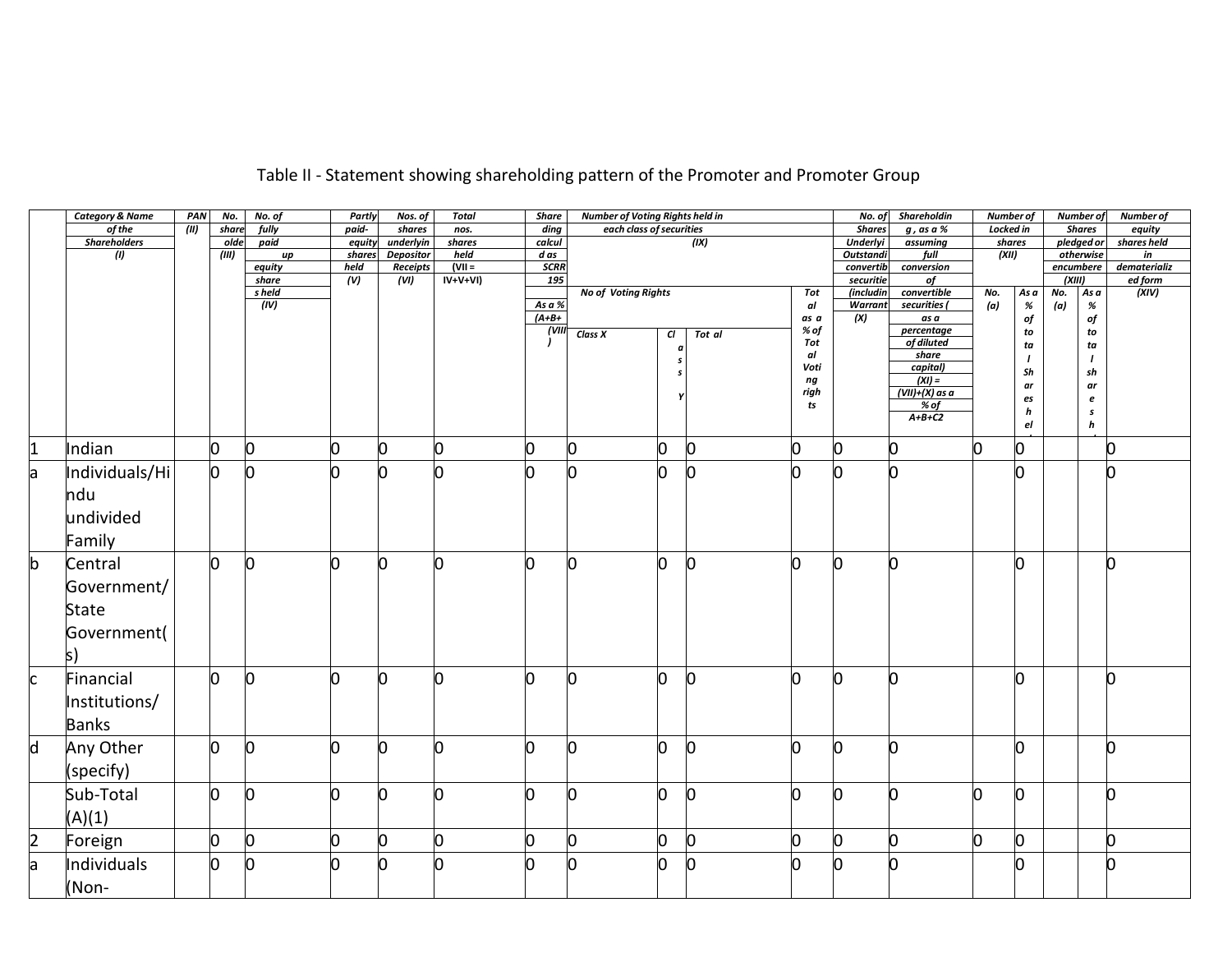|    | Resident<br>Individuals/<br>Foreign<br>Individuals)                                      |                               |              |                |     |          |     |          |              |          |     |    |     |   |   |   |          |
|----|------------------------------------------------------------------------------------------|-------------------------------|--------------|----------------|-----|----------|-----|----------|--------------|----------|-----|----|-----|---|---|---|----------|
| b  | Government                                                                               |                               | 0            | $\overline{0}$ |     |          | 0   | U        | 0            | n        |     | n  | n   |   | n | n |          |
| c  | Institutions                                                                             |                               | O            | 0              |     |          | 0   |          |              | n        |     |    |     |   |   |   |          |
| d  | Foreign<br>Portfolio<br>Investor                                                         |                               | ŋ            | l0             |     | n        | 0   |          | n.           | n        | n   |    | n   |   | n |   |          |
| le | Any Other<br>(specify)                                                                   |                               | $\mathbf{1}$ | 32777599 0     | IO. | 32777599 | 8.2 | 32777599 | $\mathbf{0}$ | 32777599 | 8.2 | O. | 8.2 |   | n |   | 32777599 |
|    | Body<br>Corporate                                                                        |                               | 1            | 32777599 0     | O.  | 32777599 | 8.2 | 32777599 | $\mathbf{0}$ | 32777599 | 8.2 | O. | 8.2 |   | n |   | 32777599 |
|    | <b>HARROW</b><br><b>INVESTMENT</b><br><b>HOLDING</b><br><b>LIMITED</b>                   | <b>AAD</b><br>CR4<br>958<br>A |              | 32777599 0     | n   | 32777599 | 8.2 | 32777599 | $\mathbf{0}$ | 32777599 | 8.2 | n. | 8.2 |   |   |   | 32777599 |
|    | Sub-Total<br>(A)(2)                                                                      |                               | $\vert$ 1    | 32777599 0     | IO. | 32777599 | 8.2 | 32777599 | $\mathbf{0}$ | 32777599 | 8.2 | 0  | 8.2 | h | n |   | 32777599 |
|    | Total<br>Shareholding<br>of Promoter<br>and Promoter<br>Group $(A)$ =<br>$(A)(1)+(A)(2)$ |                               | 1            | 32777599 0     | n   | 32777599 | 8.2 | 32777599 | $\mathbf{0}$ | 32777599 | 8.2 | 0  | 8.2 | n |   |   | 32777599 |

Table III - Statement showing shareholding pattern of the Public shareholder

| <b>Category &amp; Name</b> | PAN (II) | No    | No. of fully | Pa  | Nos.  | Total nos.      | Share  | Number of Voting Rights held in each class of |      | No. of       | Total          | <b>Number</b> |                | <b>Number</b> | Number of       |
|----------------------------|----------|-------|--------------|-----|-------|-----------------|--------|-----------------------------------------------|------|--------------|----------------|---------------|----------------|---------------|-----------------|
| of the Shareholders        |          |       | paid up      | rtl | οt    | shares held     | hol    | securities                                    |      | Share        | shareholdin a  |               |                | nt            | equity shares   |
|                            |          |       | equity share |     | shar  | <u>VII =</u>    | ding   | (IX)                                          |      |              | . as a %       | Locked in     |                | <b>Shares</b> | held in         |
|                            |          | sha   | s held (IV)  | pa  | es    | <u>IV+V+V</u> I | 70     |                                               |      | <b>Under</b> | assuming full  | shares        |                | pledgea       | dematerializ ed |
|                            |          | reh   |              | id- | unde  |                 | calcul |                                               |      | lying        | conversion of  | (XII)         |                | or            | form (XIV)      |
|                            |          | old   |              | up  | rlyin |                 | ate d  |                                               |      | Outsta       | convertible    |               |                | otherwi       |                 |
|                            |          | er    |              |     |       |                 | as     | <b>No of Voting Rights</b>                    | Tot  | ndina        | securities (as | No.           | As a           | No.           | As a            |
|                            |          | (III) |              | uit | Depo  |                 | per    |                                               | al   | conve        | a percentage   | lal           | $\overline{a}$ | (No           | $\alpha$        |
|                            |          |       |              |     |       |                 |        |                                               | as a |              |                |               | of             | t ap          |                 |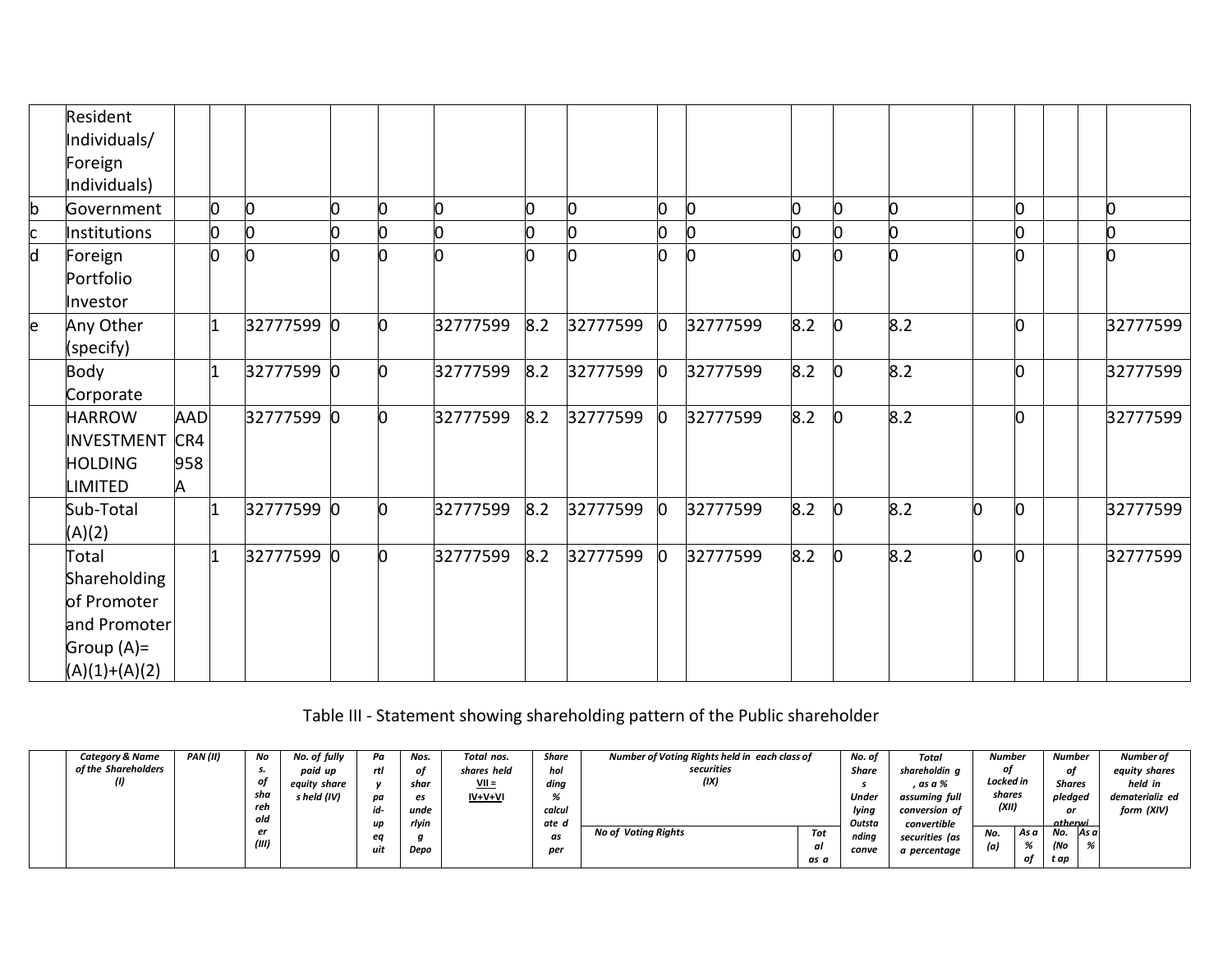|              |                                                                 |                 |    |                | y<br>sh<br>ar | sitor<br>y<br>Rece |                             | SCRR,<br>1957<br>As a | Class X        | CI.          | Tot al       | % of<br>Tot<br>al | rtible<br>securi<br>ties | of diluted<br>share<br>capital) |    | to<br>ta | pli<br>$\boldsymbol{c}\boldsymbol{a}$<br>ble | $\pmb{o}$<br>$\mathbf f$<br>t    |
|--------------|-----------------------------------------------------------------|-----------------|----|----------------|---------------|--------------------|-----------------------------|-----------------------|----------------|--------------|--------------|-------------------|--------------------------|---------------------------------|----|----------|----------------------------------------------|----------------------------------|
|              |                                                                 |                 |    |                | es<br>he      | ipts<br>(VI)       |                             | % of<br>$(A+B+$       |                |              |              | Voti<br>ng        | (inclu<br>ding           | (XI)                            |    | Sh<br>ar | $\lambda$<br>(a)                             | $\boldsymbol{o}$<br>$\mathbf{t}$ |
| 1            | Institutions                                                    |                 | 0  | O              | N.            | Ю                  | 0                           | n                     |                | 0            | n            |                   | n                        | ∩                               | n. | 0        | O                                            | $\mathsf{D}$<br>l0               |
| a            | Mutual<br>Funds/                                                |                 | 36 | 636526570      |               | 0                  | 63652657                    |                       | 15.92 63652657 | $\bf{0}$     | 63652657     | 15.9<br>2         | $\bf{0}$                 | 15.92                           | n. | n        |                                              | 63652657                         |
|              | HDFC Trustee AAATH1 0<br>Company<br>Limited                     | 809A            |    | 238302000      |               | O                  | 23830200                    | 5.96                  | 23830200       | $\mathbf{0}$ | 23830200     | $5.96$ 0          |                          | 5.96                            | O. | n        |                                              | 23830200                         |
|              | <b>ICICI</b><br>Prudential<br>mutualFund                        | 0OIAAAAA<br>38F |    | 140856770      |               | 0                  | 14085677                    | 3.52                  | 14085677       | $\mathbf{0}$ | 14085677     | 3.52 0            |                          | 3.52                            | O. | h        |                                              | 14085677                         |
|              | <b>SBI Mutual</b><br>Fund                                       | AABTS640<br>07Q |    | 151148370      |               | 0                  | 15114837                    | 3.78                  | 15114837       | $\mathbf{0}$ | 15114837     | $3.78$ 0          |                          | 3.78                            | n. | n        |                                              | 15114837                         |
| $\mathsf{b}$ | Venture<br>Capital Funds                                        |                 | 0  | $\overline{0}$ | n             | l0                 | O                           | Ю                     | l0             | n            | n            | n                 | n                        | U                               | n. | n        |                                              | l0                               |
| <sub>c</sub> | Alternate<br>Investment<br>Funds                                |                 | n  | 0              | 0             | l0                 | 0                           | 0                     | l0             | 0            | <sub>0</sub> | n                 | <sub>0</sub>             | n                               | n. | n        |                                              | O.                               |
| $\mathsf{d}$ | Foreign<br>Venture<br>Capital<br>Investors                      |                 |    | n              | n             | n                  | n                           | Ŋ                     | n              | n            | n            |                   | n                        | U                               | n  | n        |                                              | ln.                              |
| e            | Foreign<br>Portfolio<br>Investors                               |                 | 96 | 113275800      |               | O                  | 113275807 28.33 113275807 0 |                       |                |              | 113275807    | $28.3 \; 0$       |                          | 28.33                           | O. | 0        |                                              | 113275807                        |
|              | <b>FIAM</b><br>Emerging<br><b>Markets</b><br>Commingled<br>Pool | AAATF150<br>93P |    | 120008040      |               | O.                 | 12000804                    | $\mathsf B$           | 12000804       | b            | 12000804     | B.                | 0                        | B.                              | n  | n        |                                              | 12000804                         |
|              | Fidelity<br>Northstar<br>Fund                                   | AAATF150<br>70C |    | 7147601 0      |               | 0                  | 7147601                     | 1.79                  | 7147601        | 0            | 7147601      | $1.79$ 0          |                          | 1.79                            | 0  | 0        |                                              | 7147601                          |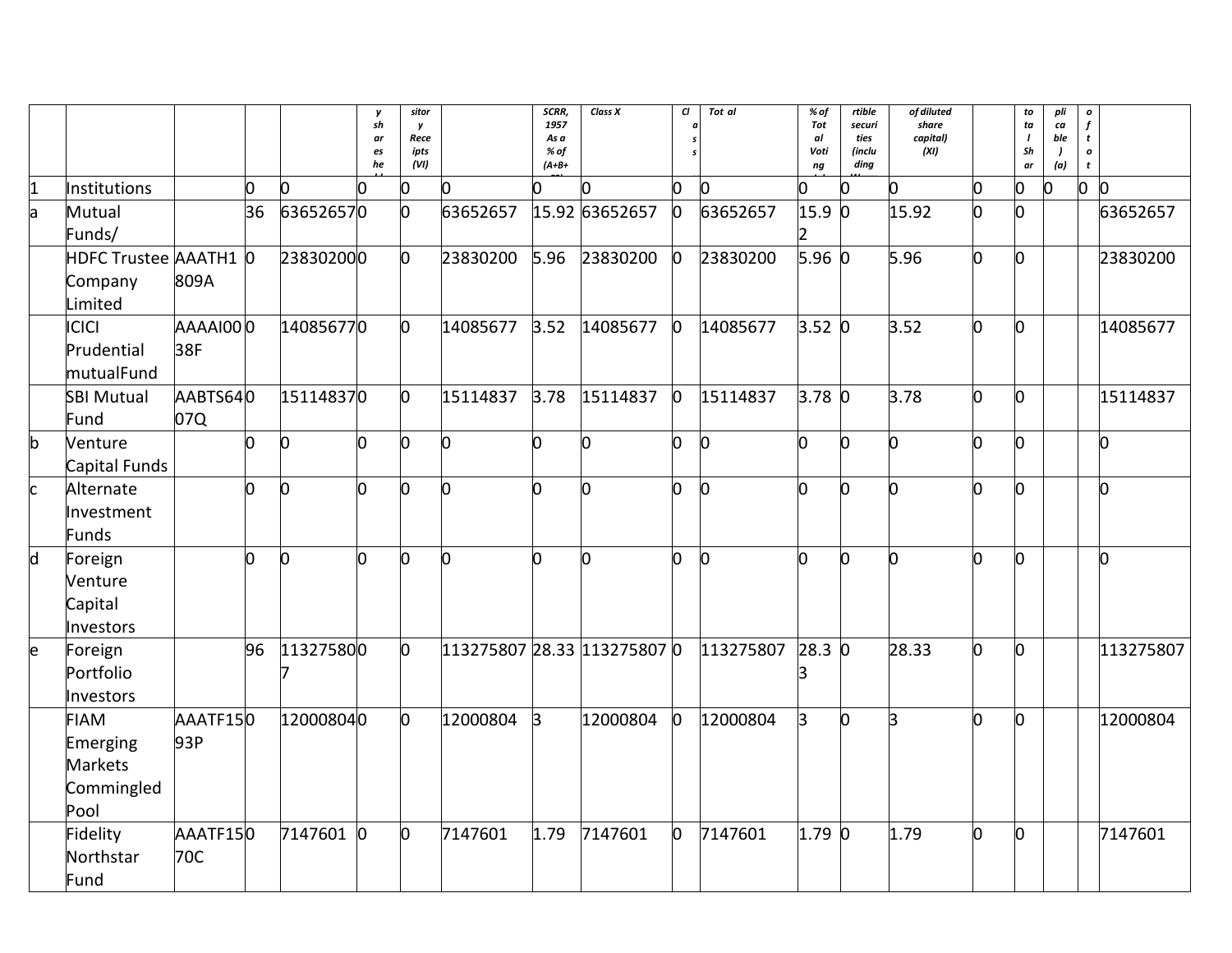|    | Fidelity<br>Puritan Trust-51H | AAATF150 |                | 147000000 |   | $\overline{0}$ | 14700000 | 3.68 | 14700000 | $\mathbf{0}$ | 14700000 | $3.68$ 0    |          | 3.68 | O  | 0 | 14700000 |
|----|-------------------------------|----------|----------------|-----------|---|----------------|----------|------|----------|--------------|----------|-------------|----------|------|----|---|----------|
|    | Fidelity Low-                 |          |                |           |   |                |          |      |          |              |          |             |          |      |    |   |          |
|    | <b>Priced Stock</b>           |          |                |           |   |                |          |      |          |              |          |             |          |      |    |   |          |
|    | Fund                          |          |                |           |   |                |          |      |          |              |          |             |          |      |    |   |          |
|    | Franklin                      | AABCT530 |                | 132770360 |   | $\overline{0}$ | 13277036 | 3.32 | 13277036 | $\bf{0}$     | 13277036 | 3.32 0      |          | 3.32 | n  | n | 13277036 |
|    | Templeton                     | 10J      |                |           |   |                |          |      |          |              |          |             |          |      |    |   |          |
|    | Investment                    |          |                |           |   |                |          |      |          |              |          |             |          |      |    |   |          |
|    | Funds                         |          |                |           |   |                |          |      |          |              |          |             |          |      |    |   |          |
|    | Standard                      | AAACF6 0 |                | 397365000 |   | 0              | 39736500 | 9.94 | 39736500 | O            | 39736500 | $9.94\,0$   |          | 9.94 | n. | 0 | 39736500 |
|    | Chartered                     | 774H     |                |           |   |                |          |      |          |              |          |             |          |      |    |   |          |
|    | Private Equity                |          |                |           |   |                |          |      |          |              |          |             |          |      |    |   |          |
|    | (Mauritius)                   |          |                |           |   |                |          |      |          |              |          |             |          |      |    |   |          |
|    | Limited                       |          |                |           |   |                |          |      |          |              |          |             |          |      |    |   |          |
|    | Financial                     |          | $\overline{2}$ | 29230     | 0 | $\overline{0}$ | 29230    | .01  | 29230    | n            | 29230    | .01         | $\Omega$ | .01  | 0  | n | 29230    |
|    | Institutions/                 |          |                |           |   |                |          |      |          |              |          |             |          |      |    |   |          |
|    | <b>Banks</b>                  |          |                |           |   |                |          |      |          |              |          |             |          |      |    |   |          |
| g  | Insurance                     |          | $\overline{1}$ | 319128510 |   | $\overline{0}$ | 31912851 | 7.98 | 31912851 | $\bf{0}$     | 31912851 | 7.98 0      |          | 7.98 | O. | 0 | 31912851 |
|    | Companies                     |          |                |           |   |                |          |      |          |              |          |             |          |      |    |   |          |
|    | <b>ICICI</b>                  | AAACI730 |                | 319128510 |   | $\overline{0}$ | 31912851 | 7.98 | 31912851 | $\Omega$     | 31912851 | 7.98 0      |          | 7.98 | 0  | n | 31912851 |
|    | Prudential                    | 51P      |                |           |   |                |          |      |          |              |          |             |          |      |    |   |          |
|    | Life Insurance                |          |                |           |   |                |          |      |          |              |          |             |          |      |    |   |          |
|    | Company Ltd                   |          |                |           |   |                |          |      |          |              |          |             |          |      |    |   |          |
| h. | Provident                     |          | O.             | l0        | n | n              | 0        | n    | 0        | n            | b        |             | n.       | n    | n  | n | n        |
|    | Funds/                        |          |                |           |   |                |          |      |          |              |          |             |          |      |    |   |          |
|    | Pension                       |          |                |           |   |                |          |      |          |              |          |             |          |      |    |   |          |
|    | Funds                         |          | 29             |           |   |                |          |      |          |              |          |             |          | 7.62 |    |   |          |
|    | Any Other                     |          |                | 304814630 |   | O              | 30481463 | 7.62 | 30481463 | <sup>0</sup> | 30481463 | $7.62 \, 0$ |          |      | O. | 0 | 30481463 |
|    | (specify)<br>Other            |          | 29             | 304814630 |   | $\overline{0}$ | 30481463 | 7.62 | 30481463 | $\bf{0}$     | 30481463 | 7.62 0      |          | 7.62 | 0  | O | 30481463 |
|    | Morgan                        | AAECM80  |                | 6359906 0 |   | O.             | 6359906  | 1.59 | 6359906  |              | 6359906  | 1.59 0      |          | 1.59 |    |   | 6359906  |
|    |                               | 002D     |                |           |   |                |          |      |          |              |          |             |          |      |    |   |          |
|    | Stanley<br>Investments        |          |                |           |   |                |          |      |          |              |          |             |          |      |    |   |          |
|    | Holding                       |          |                |           |   |                |          |      |          |              |          |             |          |      |    |   |          |
|    | Limited                       |          |                |           |   |                |          |      |          |              |          |             |          |      |    |   |          |
|    |                               |          |                |           |   |                |          |      |          |              |          |             |          |      |    |   |          |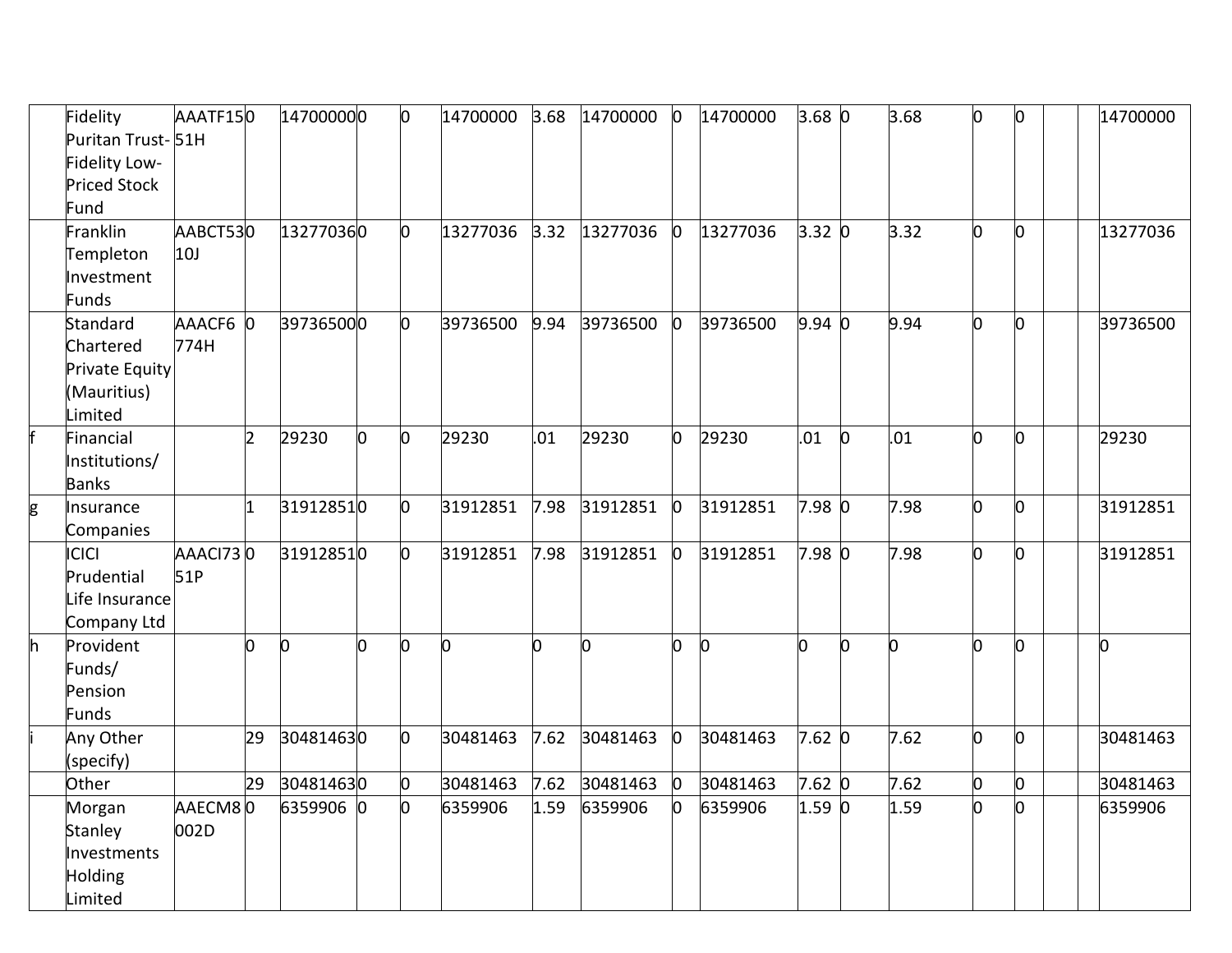|                         | Morgan        | AAECM80 |                | 5174972 0      |    | $\mathsf{I}^{\mathsf{O}}$ | 5174972        | 1.29 | 5174972                     | $\mathsf{D}$ | 5174972      | 1.290  |              | 1.29  | n            | l0  |                |              | 5174972   |
|-------------------------|---------------|---------|----------------|----------------|----|---------------------------|----------------|------|-----------------------------|--------------|--------------|--------|--------------|-------|--------------|-----|----------------|--------------|-----------|
|                         | Stanley India | 287G    |                |                |    |                           |                |      |                             |              |              |        |              |       |              |     |                |              |           |
|                         | Investment    |         |                |                |    |                           |                |      |                             |              |              |        |              |       |              |     |                |              |           |
|                         | Fund, Inc     |         |                |                |    |                           |                |      |                             |              |              |        |              |       |              |     |                |              |           |
|                         | Sub-Total     |         |                | 164 239352000  |    | $\overline{0}$            |                |      | 239352008 59.86 239352008 0 |              | 239352008    | 59.8 0 |              | 59.86 | 0            | lo. |                |              | 239352008 |
|                         | (B)(1)        |         |                | 8              |    |                           |                |      |                             |              |              |        |              |       |              |     |                |              |           |
| $\overline{\mathbf{2}}$ | Central       |         | $\overline{0}$ | $\overline{0}$ | lo | $\overline{0}$            | 0              | n    | 0                           | n            | 0            | n      | h            | O     | 0            | h   |                |              | o         |
|                         | Government/   |         |                |                |    |                           |                |      |                             |              |              |        |              |       |              |     |                |              |           |
|                         | State         |         |                |                |    |                           |                |      |                             |              |              |        |              |       |              |     |                |              |           |
|                         | Government(   |         |                |                |    |                           |                |      |                             |              |              |        |              |       |              |     |                |              |           |
|                         | s)/ President |         |                |                |    |                           |                |      |                             |              |              |        |              |       |              |     |                |              |           |
|                         | of India      |         |                |                |    |                           |                |      |                             |              |              |        |              |       |              |     |                |              |           |
|                         | Sub-Total     |         | lO.            | Ю              | l0 | ln.                       | ln.            | n    | O.                          | n            | <sub>0</sub> | n      | <sub>n</sub> | n     | n            | n   |                |              | $\Omega$  |
|                         | (B)(2)        |         |                |                |    |                           |                |      |                             |              |              |        |              |       |              |     |                |              |           |
| 3                       | Non-          |         | 0              | lo.            | b  | <sup>o</sup>              | h              | n    | O.                          | n            | b.           | O.     | n            | 0     | 0            | 0   | $\overline{0}$ | lo.          | $\Omega$  |
|                         | institutions  |         |                |                |    |                           |                |      |                             |              |              |        |              |       |              |     |                |              |           |
| a                       | Individuals - |         |                | 224 7196473 0  |    | $\overline{0}$            | 7196473        | 1.8  | 7196473                     | 0            | 7196473      | 1.8    | $\mathsf{D}$ | 1.8   | $1000$ .01 0 |     |                | $\mathsf{D}$ | 7193017   |
|                         |               |         | 76             |                |    |                           |                |      |                             |              |              |        |              |       |              |     |                |              |           |
|                         | Individual    |         |                | 224 7196473 0  |    | $\overline{0}$            | 7196473        | 1.8  | 7196473                     | n            | 7196473      | 1.8    | $\Omega$     | 1.8   | 1000.01      |     |                |              | 7193017   |
|                         | shareholders  |         | 76             |                |    |                           |                |      |                             |              |              |        |              |       |              |     |                |              |           |
|                         | holding       |         |                |                |    |                           |                |      |                             |              |              |        |              |       |              |     |                |              |           |
|                         | nominal share |         |                |                |    |                           |                |      |                             |              |              |        |              |       |              |     |                |              |           |
|                         | capital up to |         |                |                |    |                           |                |      |                             |              |              |        |              |       |              |     |                |              |           |
|                         | Rs. 2 lakhs.  |         |                |                |    |                           |                |      |                             |              |              |        |              |       |              |     |                |              |           |
| lii                     | Individual    |         | h              | Ю              | O  | l0                        | l0             | n    | 0                           | n            | b            | n      | n            | O     | n            | 0   |                |              | l0        |
|                         | shareholders  |         |                |                |    |                           |                |      |                             |              |              |        |              |       |              |     |                |              |           |
|                         | holding       |         |                |                |    |                           |                |      |                             |              |              |        |              |       |              |     |                |              |           |
|                         | nominal share |         |                |                |    |                           |                |      |                             |              |              |        |              |       |              |     |                |              |           |
|                         | capital in    |         |                |                |    |                           |                |      |                             |              |              |        |              |       |              |     |                |              |           |
|                         | excess of Rs. |         |                |                |    |                           |                |      |                             |              |              |        |              |       |              |     |                |              |           |
|                         | 2 lakhs.      |         |                |                |    |                           |                |      |                             |              |              |        |              |       |              |     |                |              |           |
| b                       | <b>NBFCs</b>  |         | 0              | $\overline{0}$ | l0 | l0                        | $\overline{0}$ | n    | 0                           | n            | 0            | b      | b            | O     | n            | l0  |                |              | O         |
|                         | registered    |         |                |                |    |                           |                |      |                             |              |              |        |              |       |              |     |                |              |           |
|                         | with RBI      |         |                |                |    |                           |                |      |                             |              |              |        |              |       |              |     |                |              |           |
| c                       | Employee      |         | 0              | O              | O  | $\overline{0}$            | 0              | n    | 0                           | O.           | $\mathsf{O}$ | O.     | O.           | b     | 0            | lo. |                |              | O         |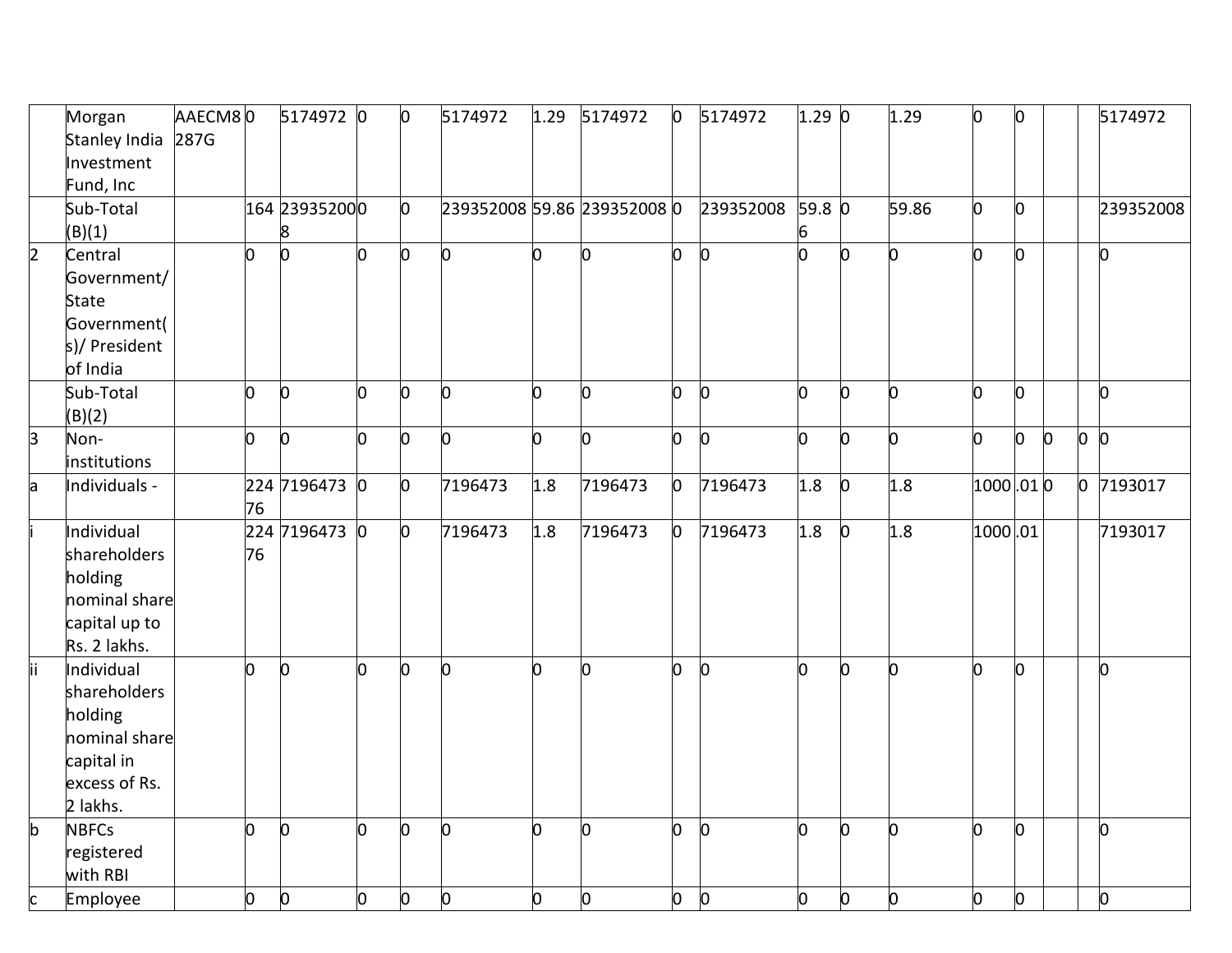|   | <b>Trusts</b>     |             |    |                |   |                |          |      |                             |   |              |            |   |       |         |    |          |
|---|-------------------|-------------|----|----------------|---|----------------|----------|------|-----------------------------|---|--------------|------------|---|-------|---------|----|----------|
| d | Overseas          |             | O  | $\overline{0}$ | n | $\overline{0}$ | n.       |      | O                           | n | $\mathbf{0}$ | O.         | n | b     | U       | n. | l0       |
|   | Depositories      |             |    |                |   |                |          |      |                             |   |              |            |   |       |         |    |          |
|   | (holding DRs)     |             |    |                |   |                |          |      |                             |   |              |            |   |       |         |    |          |
|   | (balancing        |             |    |                |   |                |          |      |                             |   |              |            |   |       |         |    |          |
|   | figure)           |             |    |                |   |                |          |      |                             |   |              |            |   |       |         |    |          |
| e | Any Other         |             |    | 180 120522380  |   | 0              |          |      | 120522380 30.14 120522380 0 |   | 120522380    | $30.1 \ 0$ |   | 30.14 | 29240   |    | 26171995 |
|   | (specify)         |             | 5  | 0              |   |                |          |      |                             |   |              |            |   |       |         |    |          |
|   | Body              |             |    | 432 1444895 0  |   | O.             | 1444895  | 36   | 1444895                     |   | 1444895      | .36        | O | .36   | n       | l0 | 1444895  |
|   | Corporate         |             |    |                |   |                |          |      |                             |   |              |            |   |       |         |    |          |
|   | Clearing          |             | 73 | 103786         | b | $\overline{0}$ | 103786   | 03   | 103786                      |   | 103786       | .03        | n | .03   | 0       | 0  | 103786   |
|   | member            |             |    |                |   |                |          |      |                             |   |              |            |   |       |         |    |          |
|   | Overseas          |             | 4  | 116165030      |   | $\overline{0}$ |          |      | 116165034 29.05 116165034 0 |   | 116165034    | 29.0 0     |   | 29.05 | 0       | O. | 21869094 |
|   | Corporate         |             |    | 4              |   |                |          |      |                             |   |              |            |   |       |         |    |          |
|   | <b>Bodies</b>     |             |    |                |   |                |          |      |                             |   |              |            |   |       |         |    |          |
|   | Marina IV         | AAJCM90     |    | 5087757 0      |   | $\overline{0}$ | 5087757  | 1.27 | 5087757                     |   | 5087757      | 1.27 0     |   | 1.27  | 0       | n  | 5087757  |
|   | (Singapore)       | 473F        |    |                |   |                |          |      |                             |   |              |            |   |       |         |    |          |
|   | Pte. Ltd.         |             |    |                |   |                |          |      |                             |   |              |            |   |       |         |    |          |
|   | Standard          | AAJCS540    |    | 161925830      |   | $\overline{0}$ | 16192583 | 4.05 | 16192583                    |   | 16192583     | 4.05 0     |   | 4.05  | n       | n. | 16192583 |
|   | Chartered         | 16L         |    |                |   |                |          |      |                             |   |              |            |   |       |         |    |          |
|   | Private Equity    |             |    |                |   |                |          |      |                             |   |              |            |   |       |         |    |          |
|   | (Mauritius) III   |             |    |                |   |                |          |      |                             |   |              |            |   |       |         |    |          |
|   | Limited           |             |    |                |   |                |          |      |                             |   |              |            |   |       |         |    |          |
|   | Synnex            | $zzzz299$ 0 |    | 942959400      |   | $\overline{0}$ | 94295940 |      | 23.58 94295940              |   | 94295940     | 23.5 0     |   | 23.58 | 0       | O. | O        |
|   | Mauritius Ltd 99Z |             |    |                |   |                |          |      |                             |   |              |            |   |       |         |    |          |
|   | Foreign           |             | 4  | 59070          | 0 | $\overline{0}$ | 59070    | .01  | 59070                       |   | 59070        | .01        | 0 | .01   | n       | O  | 57820    |
|   | Nationals         |             |    |                |   |                |          |      |                             |   |              |            |   |       |         |    |          |
|   | Hindu             |             |    | 673 347298     | 0 | $\overline{0}$ | 347298   | .09  | 347298                      | n | 347298       | .09        | n | .09   | n       | 0  | 347298   |
|   | Undivided         |             |    |                |   |                |          |      |                             |   |              |            |   |       |         |    |          |
|   | Family            |             |    |                |   |                |          |      |                             |   |              |            |   |       |         |    |          |
|   | Non-Resident      |             |    | 516 1321727 0  |   | $\overline{0}$ | 1321727  | 33   | 1321727                     | n | 1321727      | .33        | n | .33   | 2924.22 |    | 1279282  |
|   | Indian (NRI)      |             |    |                |   |                |          |      |                             |   |              |            |   |       |         |    |          |
|   | Trust             |             | 3  | 741            | 0 | 0              | 741      |      | 741                         |   | 741          | 0          | n | 0     | n.      | O. | 741      |
|   | Other             |             |    | 100 1079829 0  |   | O              | 1079829  | 27   | 1079829                     |   | 1079829      | .27        | O | .27   | 0       | 0  | 1069079  |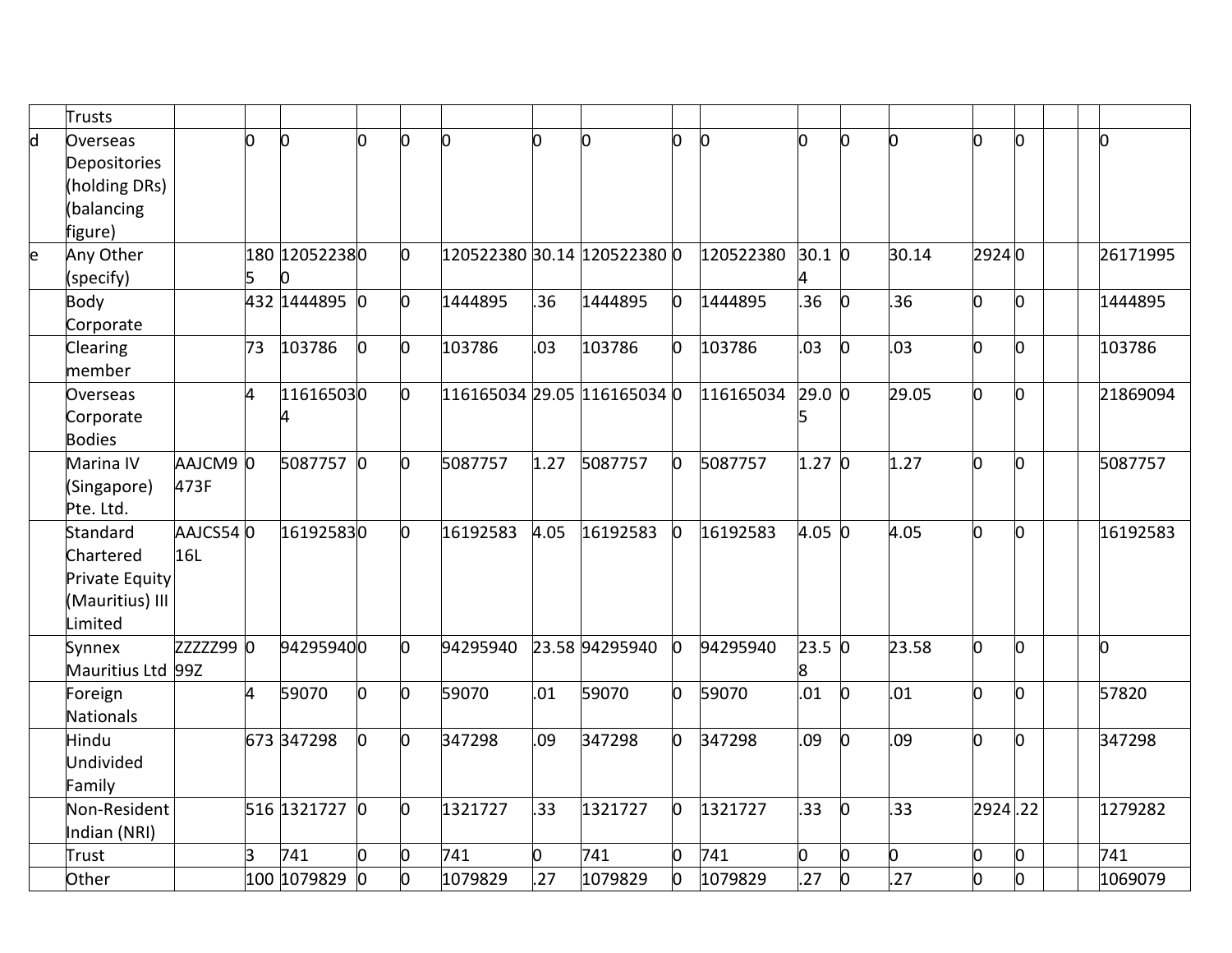| Sub-Total           |    | 242 127718850 | Ю |  | 127718853 31.94 127718853 0 | 127718853 32.0 0 |  | 31.94 | 39240 |  | 33365012  |
|---------------------|----|---------------|---|--|-----------------------------|------------------|--|-------|-------|--|-----------|
| (B)(3)              | 81 |               |   |  |                             |                  |  |       |       |  |           |
| <b>Total Public</b> |    | 244 367070860 | n |  | 367070861 91.8 367070861 0  | 367070861 91.9 0 |  | 91.8  | 39240 |  | 272717020 |
| Shareholding        | 45 |               |   |  |                             |                  |  |       |       |  |           |
| $(B) =$             |    |               |   |  |                             |                  |  |       |       |  |           |
| $(B)(1)+(B)(2)+$    |    |               |   |  |                             |                  |  |       |       |  |           |
| (B)(3)              |    |               |   |  |                             |                  |  |       |       |  |           |

# Table IV - Statement showing shareholding pattern of the Non Promoter- Non Public shareholder

|                | <b>Category &amp; Name</b> | PAN   | No. of | No. of          | Partly         | Nos. of          | Total no.             | <b>Sharehol</b>   |       | <b>Number of Voting Rights held in</b> |      |                 | No. of                            | Total                    | Number of |       |      | <b>Number of</b>        | <b>Number</b> of       |
|----------------|----------------------------|-------|--------|-----------------|----------------|------------------|-----------------------|-------------------|-------|----------------------------------------|------|-----------------|-----------------------------------|--------------------------|-----------|-------|------|-------------------------|------------------------|
|                | of the                     | (III) | shareh | fully           | paid-up        | shares           | shares                | ding %            |       | each class of securities               |      |                 | <b>Shares</b>                     | shareholdin              | Locked in |       |      | <b>Shares</b>           | equity                 |
|                | <b>Shareholders</b>        |       | older  | paid            | equity         | underlying       | held                  | calculate         |       |                                        | (IX) |                 | <b>Underlying</b>                 | $g$ , as a $%$           | shares    |       |      | pledged or              | shares held            |
|                | (1)                        |       | (III)  | up              | shares<br>held | Depository       | $ V   =$<br>$IV+V+VI$ | d as per<br>SCRR, |       |                                        |      |                 | <b>Outstanding</b><br>convertible | assuming<br>full         |           | (XII) |      | otherwise<br>encumbered | in                     |
|                |                            |       |        | equity<br>share | (V)            | Receipts<br>(VI) |                       | 1957              |       |                                        |      |                 | securities                        | conversion               |           |       |      | (XIII)                  | demateriali<br>ed form |
|                |                            |       |        | s held          |                |                  |                       | As a % of         |       | No of Voting Rights                    |      | <b>Total</b> as | (including                        | of                       | No.       | As a  | No.  | As a                    | (XIV)                  |
|                |                            |       |        | (IV)            |                |                  |                       | $(A+B+C2)$        |       |                                        |      | a % of          | <b>Warrants)</b>                  | convertible              |           | % of  | (No  | %                       | (Not                   |
|                |                            |       |        |                 |                |                  |                       | (VIII)            |       |                                        |      | <b>Total</b>    | (X)                               | securities (             |           | total | t ap | of                      | Applicable)            |
|                |                            |       |        |                 |                |                  |                       |                   | Class | Class                                  | Tot  | <b>Voting</b>   |                                   | as a                     |           | Shar  | pli  | tot                     |                        |
|                |                            |       |        |                 |                |                  |                       |                   | x     | Y                                      | al   | rights          |                                   | percentage<br>of diluted |           | es    | ca   | al                      |                        |
|                |                            |       |        |                 |                |                  |                       |                   |       |                                        |      |                 |                                   | share                    |           | held  | ble  | sha                     |                        |
|                |                            |       |        |                 |                |                  |                       |                   |       |                                        |      |                 |                                   | capital)                 |           |       |      | re s                    |                        |
|                |                            |       |        |                 |                |                  |                       |                   |       |                                        |      |                 |                                   | (XI)                     |           |       |      | hel                     |                        |
| $\vert$ 1      | Custodian/DR               |       | l0     |                 | ∩              | n                |                       |                   |       |                                        |      |                 |                                   |                          |           | O     |      |                         |                        |
|                | Holder                     |       |        |                 |                |                  |                       |                   |       |                                        |      |                 |                                   |                          |           |       |      |                         |                        |
| $\overline{2}$ | Employee                   |       |        |                 |                | ሰ                |                       |                   |       |                                        |      |                 |                                   |                          |           | b     |      |                         |                        |
|                | <b>Benefit Trust</b>       |       |        |                 |                |                  |                       |                   |       |                                        |      |                 |                                   |                          |           |       |      |                         |                        |
|                | (under SEBI                |       |        |                 |                |                  |                       |                   |       |                                        |      |                 |                                   |                          |           |       |      |                         |                        |
|                | (Share based               |       |        |                 |                |                  |                       |                   |       |                                        |      |                 |                                   |                          |           |       |      |                         |                        |
|                | Employee                   |       |        |                 |                |                  |                       |                   |       |                                        |      |                 |                                   |                          |           |       |      |                         |                        |
|                | Benefit)                   |       |        |                 |                |                  |                       |                   |       |                                        |      |                 |                                   |                          |           |       |      |                         |                        |
|                | Regulations,               |       |        |                 |                |                  |                       |                   |       |                                        |      |                 |                                   |                          |           |       |      |                         |                        |
|                | 2014)                      |       |        |                 |                |                  |                       |                   |       |                                        |      |                 |                                   |                          |           |       |      |                         |                        |
|                | Total Non-                 |       | Ŋ      | l0              | n              | n                |                       |                   |       | n                                      | n    | n               |                                   | n                        | n         | l0    | O    | n                       | IO                     |
|                | Promoter-                  |       |        |                 |                |                  |                       |                   |       |                                        |      |                 |                                   |                          |           |       |      |                         |                        |
|                | Non Public                 |       |        |                 |                |                  |                       |                   |       |                                        |      |                 |                                   |                          |           |       |      |                         |                        |
|                | Shareholding               |       |        |                 |                |                  |                       |                   |       |                                        |      |                 |                                   |                          |           |       |      |                         |                        |
|                | $(C)$ =                    |       |        |                 |                |                  |                       |                   |       |                                        |      |                 |                                   |                          |           |       |      |                         |                        |
|                | $(C)(1)+(C)(2)$            |       |        |                 |                |                  |                       |                   |       |                                        |      |                 |                                   |                          |           |       |      |                         |                        |